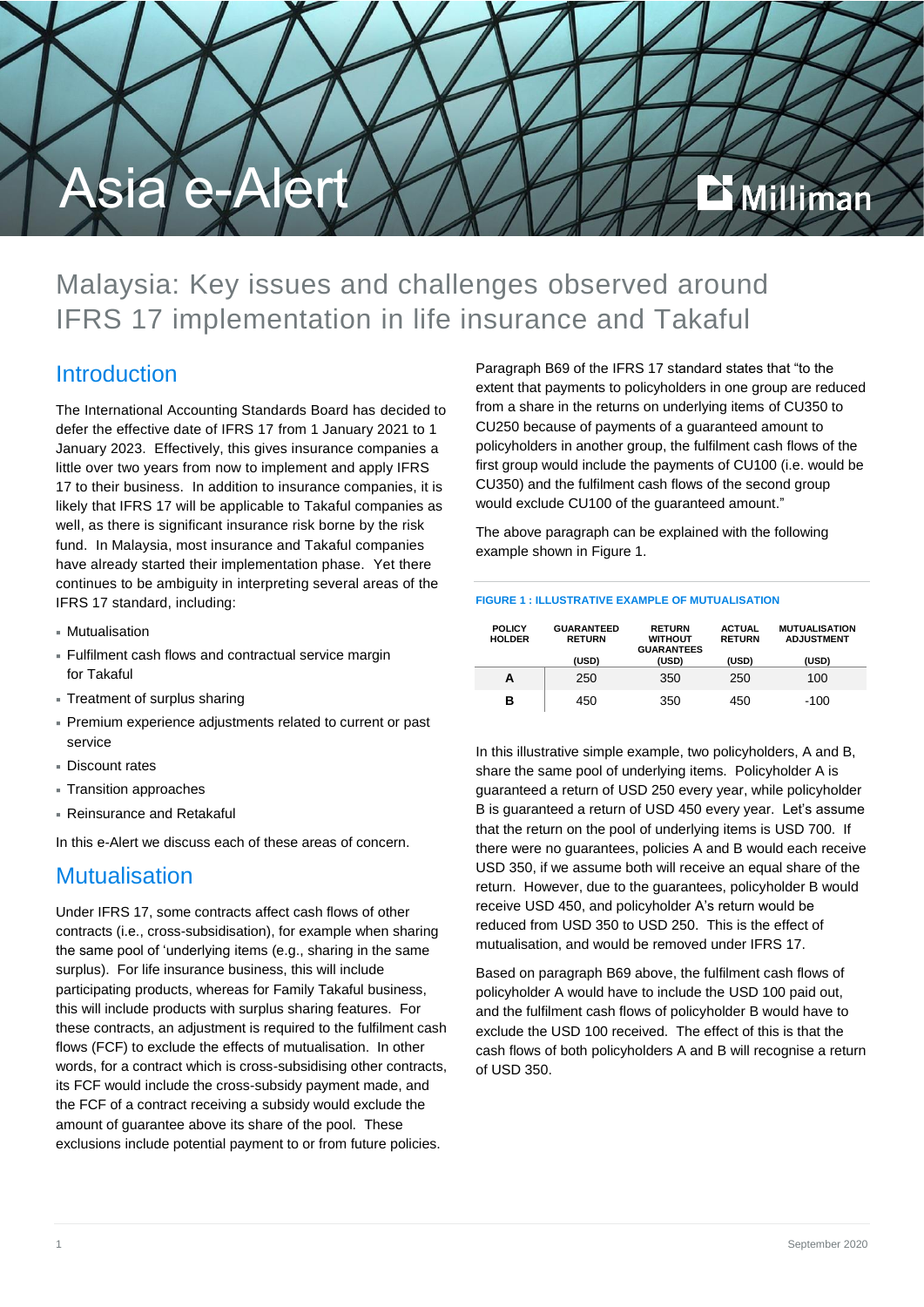The FCF and profitability of the group of contracts sharing in the pool of underlying items as a whole is not expected to change after the mutualisation adjustments, as they are merely moved within cohorts in the group (assuming there is no orphan surplus). The purpose of mutualisation is to allow for the allocation of profits to the cohort where they were 'generated'.

For example, if a contract which is cross-subsidising other contracts does not have the subsidy included in its FCF, it may be artificially profitable. Conversely, a contract receiving a subsidy may be artificially unprofitable. This has implications on the timing of recognition for IFRS 17 profits as they are spread out over the duration of a contract while losses are capitalised immediately.

To determine this mutualisation adjustment, the contract's share of the pool of underlying items will need to be determined. For this purpose, some companies are considering the use of asset shares for participating business. The mutualisation adjustment can be then be determined based on the surplus and the asset shares.

This might be particularly challenging for Takaful business, as most Takaful companies do not calculate asset shares for their contracts. In practice, the surplus distribution is determined at a portfolio level, whereas the mutualisation adjustment will need to be calculated at (or allocated to) a contract or cohort level. The surplus distribution will first need to be calculated at a portfolio level and then allocated down to the contract level, and this could be challenging for Takaful companies as most of their existing actuarial models only project cash flows and surplus at a contract level. Additional enhancements to the actuarial models will be required to calculate surplus distribution at an aggregate fund level, and allocate the surplus back down to more granular contract groups for IFRS 17 reporting purposes.

For both participating and Takaful products, some contracts might receive subsidies from orphaned surplus to meet guarantees or policyholder expectations. As this is also a form of mutualisation, an adjustment might need to be derived to eliminate this, but its calculation may not be clear. Even with the use of asset shares, it might still be difficult to determine this mutualisation adjustment as some of the orphaned surplus belongs to the contract holder. Thus, considering subsidies to and from orphan surplus might further add a layer of complexity to companies.

# Fulfilment cash flows and CSM for Takaful

Referring to our previous e-alert on "Implementing IFRS 17 for Takaful companies" (click [here](https://www.milliman.com/en/insight/implementing-ifrs-17-for-takaful-companies) to download), there is also uncertainty around whether companies should calculate fulfilment cash flows and contractual service margins (CSMs) separately for each fund or at a total contract level (i.e., without considering interfund transactions).

This is applicable to contracts which involve cash flows between multiple funds. For example, a Takaful contract may include cash flows from the risk fund and the Takaful operator fund.

As of early 2020, it is observed that the market is divided between both approaches. While some companies are performing their calculations at a fund level, others are calculating at a total contract level.

Currently, no formal guidance has been issued by the local accounting standards board in Malaysia. However, the local accounting standards board may decide that the financial statements have to be prepared on a columnar basis, which requires results to be reported for each fund, and this is particularly relevant for Takaful companies. Companies performing calculations at a total contract level will need to enhance their models to calculate cash flows separately for each fund.

# Treatment of surplus sharing

With reference to our previou[s e-alert,](https://www.milliman.com/en/insight/implementing-ifrs-17-for-takaful-companies) it remains unclear whether treatment of surplus sharing under IFRS 17 should reflect statutory reserving and capital requirements or accounting requirements. In Malaysia, currently surplus distributions need to be in line with the company's surplus management policy and take into account statutory reserves.

In addition, surplus distributions are determined net of reinsurance cash flows under current practice. As IFRS 17 states that reinsurance contracts held should be measured separately from underlying contracts held, it is unclear whether surplus distributions will need to be determined separately for underlying and reinsurance contracts.

# Premium experience adjustments related to current or past service

The standard does not clearly explain how to account for the differences between expected premiums and actual premiums (premium experience adjustments). Based on the discussion in the Transition Resource Group (TRG) for IFRS 17 in September 2018, the premiums experience adjustments related to future service should adjust the CSM, whereas the premium experience adjustments related to current or past service should be recognised immediately as part of the insurance revenue.

However, the premium experience adjustments may often involve a mix between future service and current or past service (e.g., annual premium in the  $10<sup>th</sup>$  year of a 25-year contract). Judgement may be required to determine whether this should adjust the CSM or be recognised in the insurance revenue.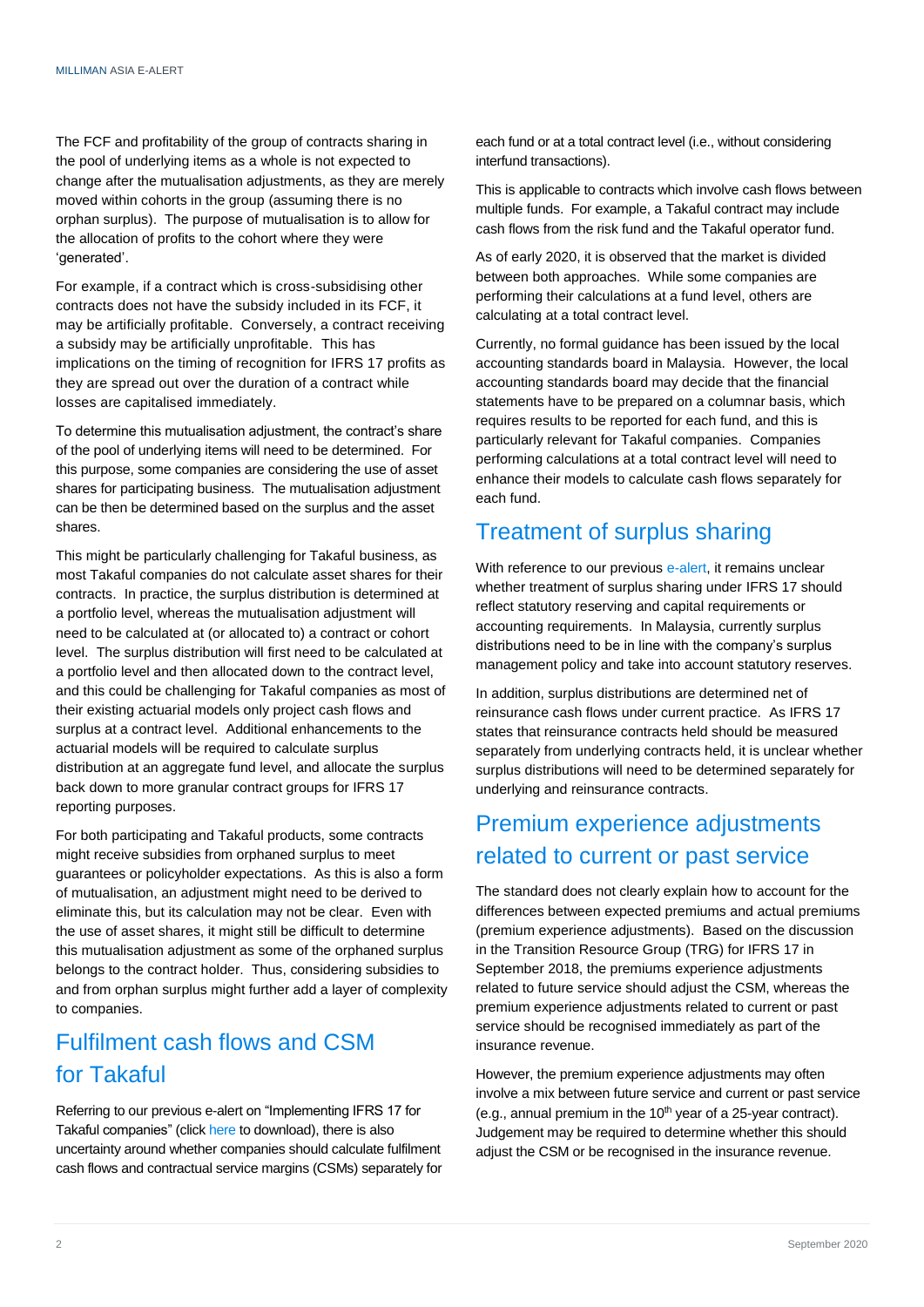## Discount rates

To determine the discount rates used for IFRS 17, a company may use a bottom-up approach or a top-down approach.

- Using a bottom-up approach, the company may adjust a liquid risk-free yield curve to reflect the differences between the liquidity characteristics of the financial instruments that underlie the rates observed in the market and the liquidity characteristics of the insurance contracts. However, it can be challenging to determine this illiquidity premium.
- Using a top-down approach, the company may adjust a yield curve that reflects the current market rates of return implicit in a fair value measurement of a reference portfolio of assets, by eliminating any factors that are not relevant to the insurance contracts. However, it might be difficult to find a suitable reference portfolio, or such eliminating factors.

Based on our observations, most companies in Malaysia seem to have leaned towards the bottom-up approach, as they can leverage the risk-free rate used for current statutory reporting.

For Takaful companies, it is also unclear whether a single discount rate would be adopted for the single contract, or whether multiple discount rates would be adopted varying by the underlying funds, i.e., Operator's Fund, Participant Investment Fund and Participants Risk Fund.

From a modelling implementation standpoint, adopting a single discount rate appears to be the most practical approach. There are significant modelling challenges in adopting multiple discount rates varying by different funds, thus companies need to be aware of such challenges if such an approach is selected.

## Transition approaches

IFRS 17 states that the full retrospective approach should be applied unless impracticable. In Malaysia, we observe that most companies are not able to apply the full retrospective approach. The common issues faced by companies when applying the full retrospective approach are splitting of past cash flows by cohorts and splitting of the insurance and investment components for past claims.

If the full retrospective approach is impracticable, then companies may apply the modified retrospective approach or the fair value approach. The objective of a modified retrospective approach is to achieve the closest outcome to a full retrospective approach using reasonable and supportable information.

The fair value approach is the difference between the fair value of a group of contracts and the fulfilment cash flows measured at that date. Companies may use the accounting standard IFRS 13 on Fair Value Measurement to determine the fair value.

The CSM and insurance revenues might differ significantly under both approaches. Typically, we see that the fair value approach produces a lower CSM compared to the modified

retrospective approach. A higher CSM would produce a greater profit for the company in the future, but companies would have to set aside a greater portion of their retained earnings on the transition date to support a higher CSM. This can be investigated further through a financial impact assessment to evaluate the impact of various approaches.

# Reinsurance and Retakaful

IFRS 17 requires reinsurance contracts held to be reported separately from insurance contracts issued. Contract boundaries for reinsurance contracts held are determined separately from contract boundaries for the underlying insurance contracts and in many cases are not expected to be aligned. As a consequence, the FCF for reinsurance contracts held may include reinsurance cash flows arising from underlying insurance contracts which have not yet been sold, which poses a challenge as insurers may have to explicitly quantify cash flows arising from future new business.

The measurement of CSM for reinsurance contracts held is also affected by the CSM for underlying contracts issued. This occurs, for example, in the case of either of the following:

- The reinsurance contracts' CSM is adjusted for losses on initial recognition of an onerous group of underlying contracts.
- Changes in FCF of underlying contracts do not adjust the CSM for those underlying contracts because the group of underlying contracts is in loss recognition, correspondingly FCF changes of reinsurance contracts held in relation to this group of underlying contracts do not adjust the reinsurance contracts' CSM.

To do this, companies will have to map changes in FCF of reinsurance contracts held to changes in FCF of the corresponding underlying contracts, which is not a straightforward task, as a group of reinsurance contracts held may correspond to multiple groups of underlying contracts, and conversely a group of underlying contracts may be reinsured under multiple groups of reinsurance contracts held.

In Malaysia, most companies have not yet modelled reinsurance and Retakaful cashflows accurately and extensively, with many companies adopting simplified approaches. The majority still rely on legacy systems to conduct reinsurance and Retakaful calculations. Hence enhancing their legacy systems and actuarial models to comply with IFRS 17 requirements for reinsurance and Retakaful is an ongoing challenge for many companies.

## **Conclusions**

Overall, the nuances of implementing IFRS 17 have been challenging for many companies in Malaysia, although most companies have made good progress with their implementation efforts relative to the new deadline of 1 January 2023. The Takaful industry remains slightly behind conventional